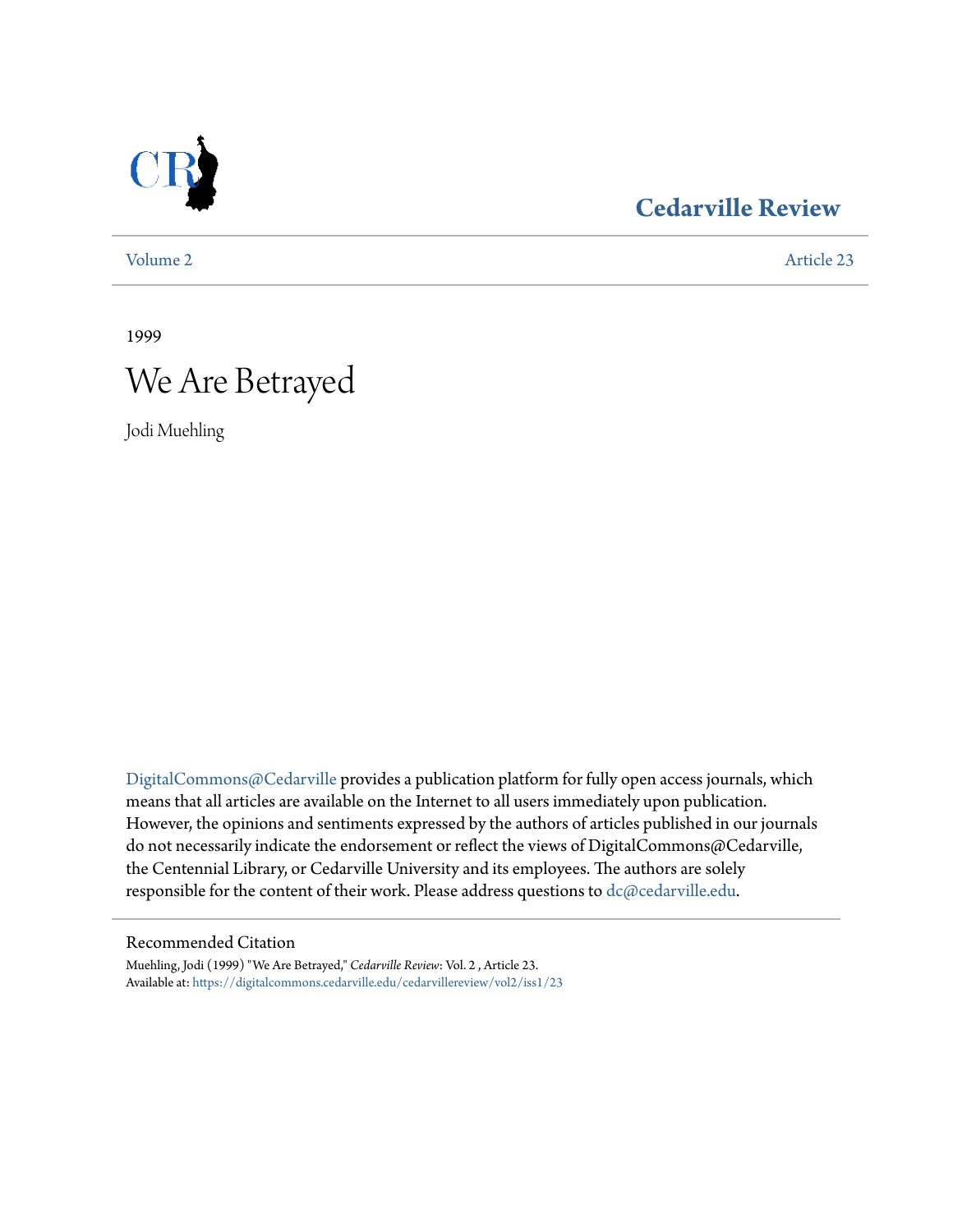# We Are Betrayed

Browse the contents of [this issue](https://digitalcommons.cedarville.edu/cedarvillereview/vol2/iss1) of *Cedarville Review*.

#### **Keywords**

Poetry

#### **Creative Commons License**  $\bigcirc$  000

This work is licensed under a [Creative Commons Attribution-Noncommercial-No Derivative Works 4.0](http://creativecommons.org/licenses/by-nc-nd/4.0/) [License.](http://creativecommons.org/licenses/by-nc-nd/4.0/)

Follow this and additional works at: [https://digitalcommons.cedarville.edu/cedarvillereview](https://digitalcommons.cedarville.edu/cedarvillereview?utm_source=digitalcommons.cedarville.edu%2Fcedarvillereview%2Fvol2%2Fiss1%2F23&utm_medium=PDF&utm_campaign=PDFCoverPages)



This poetry is available in Cedarville Review: [https://digitalcommons.cedarville.edu/cedarvillereview/vol2/iss1/23](https://digitalcommons.cedarville.edu/cedarvillereview/vol2/iss1/23?utm_source=digitalcommons.cedarville.edu%2Fcedarvillereview%2Fvol2%2Fiss1%2F23&utm_medium=PDF&utm_campaign=PDFCoverPages)